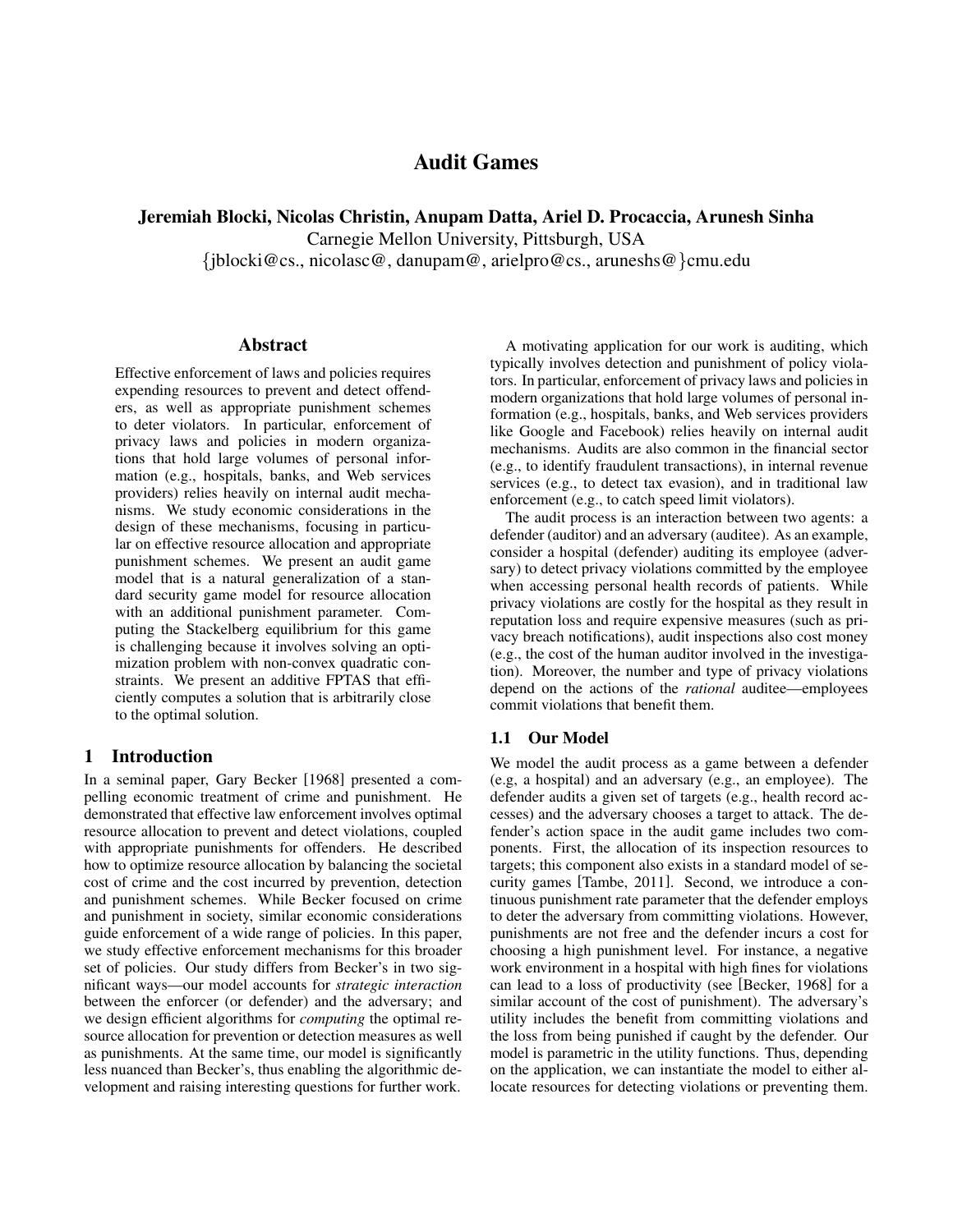This generality implies that our model can be used to study all the applications previously described in the security games literature [Tambe, 2011].

To analyze the audit game, we use the Stackelberg equilibrium solution concept [von Stackelberg, 1934] in which the defender commits to a strategy, and the adversary plays an optimal response to that strategy. This concept captures situations in which the adversary learns the defender's audit strategy through surveillance or the defender publishes its audit algorithm. In addition to yielding a better payoff for the defender than any Nash equilibrium, the Stackelberg equilibrium makes the choice for the adversary simple, which leads to a more predictable outcome of the game. Furthermore, this equilibrium concept respects the computer security principle of avoiding "security through obscurity"— audit mechanisms like cryptographic algorithms should provide security despite being publicly known.

#### 1.2 Our Results

Our approach to computing the Stackelberg equilibrium is based on the multiple LPs technique of Conitzer and Sandholm [2006]. However, due to the effect of the punishment rate on the adversary's utility, the optimization problem in audit games has quadratic and non-convex constraints. The non-convexity does not allow us to use any convex optimization methods, and in general polynomial time solutions for a broad class of non-convex optimization problems are not known [Neumaier, 2004].

However, we demonstrate that we can efficiently obtain an additive approximation to our problem. Specifically, we present an additive fully polynomial time approximation scheme (FPTAS) to solve the audit game optimization problem. Our algorithm provides a  $K$ -bit precise output in time polynomial in K. Also, if the solution is rational, our algorithm provides an exact solution in polynomial time. In general, the exact solution may be irrational and may not be representable in a finite amount of time.

#### 1.3 Related Work

Our audit game model is closely related to security games [Tambe, 2011]. There are many papers (see, e.g., [Korzhyk *et al.*, 2010; Pita *et al.*, 2011; 2008]) on security games, and as our model adds the additional continuous punishment parameter, all the variations presented in these papers can be studied in the context of audit games (see Section 4). However, the audit game solution is technically more challenging as it involves non-convex constraints.

An extensive body of work on auditing focuses on analyzing logs for detecting and explaining violations using techniques based on logic [Vaughan *et al.*, 2008; Garg *et al.*, 2011] and machine learning [Zheng *et al.*, 2006; Bodik *et al.*, 2010]. In contrast, very few papers study economic considerations in auditing strategic adversaries. Our work is inspired in part by the model proposed in one such paper [Blocki *et al.*, 2012], which also takes the point of view of commitment and Stackelberg equilibria to study auditing. However, the emphasis in that work is on developing a detailed model and using it to predict observed audit practices in industry and the effect of public policy interventions on auditing practices. They do not present efficient algorithms for computing the optimal audit strategy. In contrast, we work with a more general and simpler model and present an efficient algorithm for computing an approximately optimal audit strategy. Furthermore, since our model is related to the security game model, it opens up the possibility to leverage existing algorithms for that model and apply the results to the interesting applications explored with security games.

Zhao and Johnson [2008] model a specific audit strategy— "break the glass"—-where agents are permitted to violate an access control policy at their discretion (e.g., in an emergency situation in a hospital), but these actions are audited. They manually analyze specific utility functions and obtain closedform solutions for the audit strategy that results in a Stackelberg equilibrium. In contrast, our results apply to any utility function and we present an efficient algorithm for computing the audit strategy.

#### 2 The Audit Game Model

The audit game features two players: the defender  $(D)$ , and the adversary  $(A)$ . The defender wants to audit *n* targets  $t_1, \ldots, t_n$ , but has limited resources which allow for auditing only one of the  $n$  targets. Thus, a pure action of the defender is to choose which target to audit. A randomized strategy is a vector of probabilities  $p_1, \ldots, p_n$  of each target being audited. The adversary attacks one target such that given the defender's strategy the adversary's choice of violation is the best response.

Let the utility of the defender be  $U_D^a(t_i)$  when audited target  $t_i$  was found to be attacked, and  $\overline{U}_D^u(t_i)$  when unaudited target  $t_i$  was found to be attacked. The attacks (violation) on unaudited targets are discovered by an external source (e.g. government, investigative journalists,...). Similarly, define the utility of the attacker as  $U_A^a(t_i)$  when the attacked target  $t_i$  is audited, and  $U_A^u(t_i)$  when attacked target  $t_i$  is not audited, excluding any punishment imposed by the defender. Attacks discovered externally are costly for the defender, thus,  $U_D^a(t_i) > U_D^u(t_i)$ . Similarly, attacks not discovered by internal audits are more beneficial to the attacker, and  $U_A^u(t_i) > U_A^a(t_i)$ .

The model presented so far is identical to security games with singleton and homogeneous schedules, and a single resource [Korzhyk *et al.*, 2010]. The additional component in audit games is punishment. The defender chooses a punishment "rate"  $x \in [0, 1]$  such that if auditing detects an attack, the attacker is fined an amount  $x$ . However, punishment is not free—the defender incurs a cost for punishing, e.g., for creating a fearful environment. For ease of exposition, we model this cost as a linear function  $ax$ , where  $a > 0$ ; however, our results directly extend to any cost function polynomial in  $x$ . Assuming  $x \in [0, 1]$  is also without loss of generality as utilities can be scaled to be comparable to  $x$ . We do assume the punishment rate is fixed and deterministic; this is only natural as it must correspond to a consistent policy.

We can now define the full utility functions. Given probabilities  $p_1, \ldots, p_n$  of each target being audited, the utility of the defender when target  $t_*$  is attacked is

$$
p_* U_D^a(t_*) + (1 - p_*) U_D^u(t_*) - ax.
$$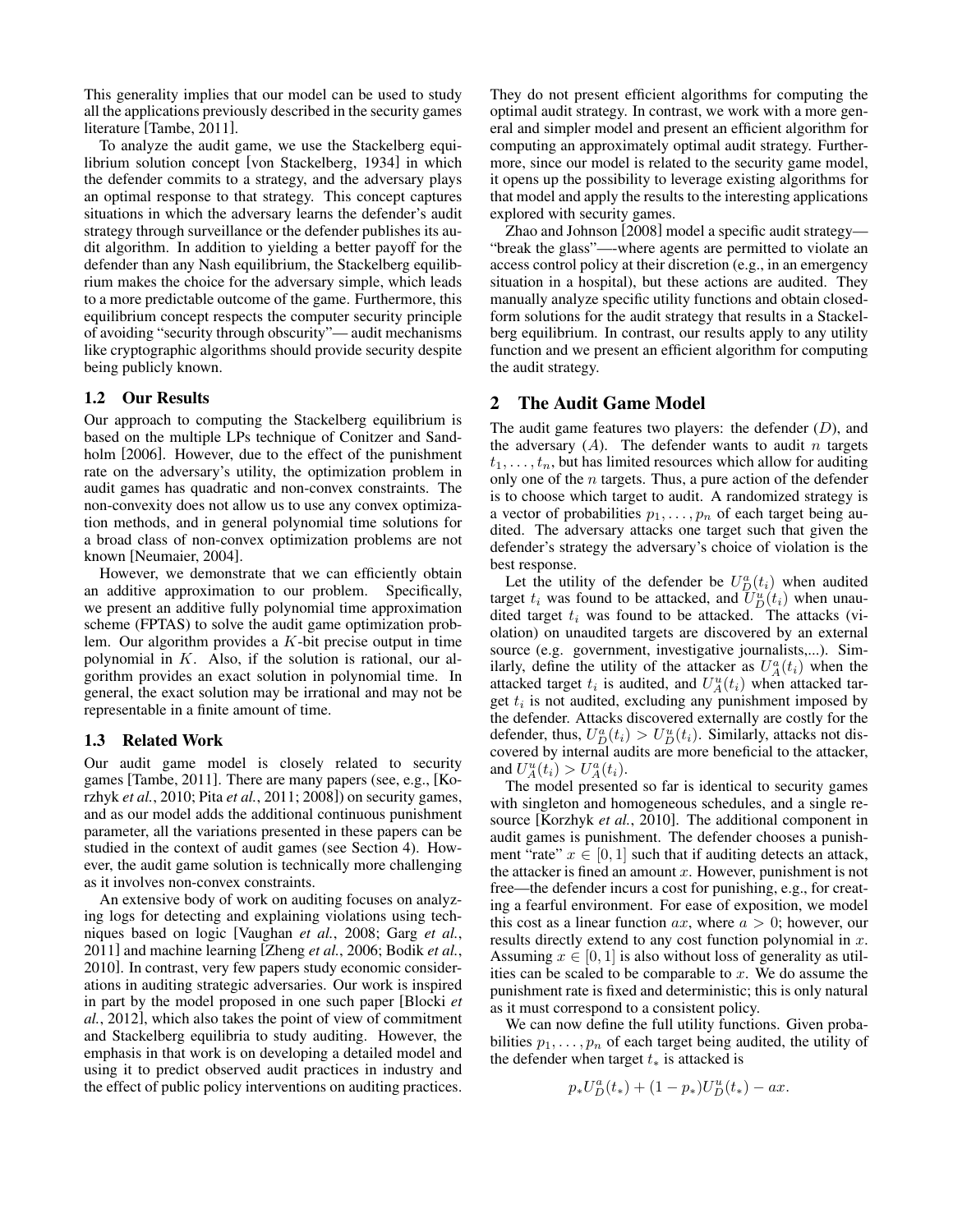The defender pays a fixed cost ax regardless of the outcome. In the same scenario, the utility of the attacker when target  $t_*$ is attacked is

$$
p_*(U^a_A(t_*)-x) + (1-p_*)U^u_A(t_*).
$$

The attacker suffers the punishment  $x$  only when attacking an audited target.

Equilibrium. The Stackelberg equilibrium solution involves a commitment by the defender to a strategy (with a possibly randomized allocation of the resource), followed by the best response of the adversary. The mathematical problem involves solving multiple optimization problems, one each for the case when attacking  $t_*$  is in fact the best response of the adversary. Thus, assuming  $t_*$  is the best response of the adversary, the  $*^{th}$  optimization problem  $P_*$  in audit games is

$$
\max_{p_i, x} \qquad p_* U_D^a(t_*) + (1 - p_*) U_D^u(t_*) - ax ,
$$
\nsubject to\n
$$
\forall i \neq *, \ p_i (U_A^a(t_i) - x) + (1 - p_i) U_A^u(t_i)
$$
\n
$$
\leq p_* (U_A^a(t_*) - x) + (1 - p_*) U_A^u(t_*) ,
$$
\n
$$
\forall i. \ 0 \leq p_i \leq 1 ,
$$
\n
$$
\sum_i p_i = 1 ,
$$
\n
$$
0 \leq x \leq 1 .
$$

The first constraint verifies that attacking  $t_*$  is indeed a best response. The auditor then solves the *n* problems  $P_1, \ldots, P_n$ (which correspond to the cases where the best response is  $t_1, \ldots, t_n$ , respectively), and chooses the best solution among all these solutions to obtain the final strategy to be used for auditing. This is a generalization of the multiple LPs approach of Conitzer and Sandholm [2006].

**Inputs.** The inputs to the above problem are specified in  $K$ bit precision. Thus, the total length of all inputs is  $O(nK)$ . Also, the model can be made more flexible by including a dummy target for which all associated costs are zero (including punishment); such a target models the possibility that the adversary does not attack any target (no violation). Our result stays the same with such a dummy target, but, an additional edge case needs to be handled—we discuss this case in a remark at the end of Section 3.2.

### 3 Computing an Audit Strategy

Because the indices of the set of targets can be arbitrarily permuted, without loss of generality we focus on one optimization problem  $P_n$  ( $* = n$ ) from the multiple optimization problems presented in Section 2. The problem has quadratic and non-convex constraints. The non-convexity can be readily checked by writing the constraints in matrix form, with a symmetric matrix for the quadratic terms; this quadratic-term matrix is indefinite.

However, for a fixed  $x$ , the induced problem is a linear programming problem. It is therefore tempting to attempt a binary search over values of  $x$ . This naïve approach does not work, because the solution may not be single-peaked in the values of  $x$ , and hence choosing the right starting point for the binary search is a difficult problem. Another naïve approach is to discretize the interval [0, 1] into steps of  $\epsilon'$ , solve the resultant LP for the  $1/\epsilon'$  many discrete values of x, and then choose the best solution. As an LP can be solved in polynomial time, the running time of this approach is polynomial in  $1/\epsilon'$ , but the approximation factor is at least  $a\epsilon'$  (due to the  $ax$  in the objective). Since a can be as large as  $2^K$ , getting an  $\epsilon$ -approximation requires  $\epsilon'$  to be  $2^{-K} \epsilon$ , which makes the running time exponential in  $K$ . Thus, this scheme cannot yield an FPTAS.

#### 3.1 High-Level Overview

Fortunately, the problem  $P_n$  has another property that allows for efficient methods. Let us rewrite  $P_n$  in a more compact form. Let  $\Delta_{D,i} = U_D^a(t_i) - U_D^u(t_i)$ ,  $\Delta_i = U_A^u(t_i) - U_A^a(t_i)$ and  $\delta_{i,j} = U_A^u(t_i) - \tilde{U}_A^u(t_j)$ .  $\Delta_{D,i}$  and  $\Delta_i$  are always positive, and  $P_n$  reduces to:

max subject to  $\forall i \neq n$ .  $p_i(-x - \Delta_i) + p_n(x + \Delta_n) + \delta_{i,n} \leq 0$ ,  $p_n \Delta_{D,n} + U_D^u(t_n) - ax$ , ∀ P *i*.  $0 \le p_i \le 1$ ,  $i p_i = 1,$  $0\leq x\leq 1$ .

The main observation that allows for polynomial time approximation is that, at the optimal solution point, the quadratic constraints can be partitioned into a) those that are tight, and b) those in which the probability variables  $p_i$  are zero (Lemma 1). Each quadratic constraint corresponding to  $p_i$  can be characterized by the curve  $p_n(x + \Delta_n) + \delta_{i,n} = 0$ . The quadratic constraints are thus parallel hyperbolic curves on the  $(p_n, x)$  plane; see Figure 1 for an illustration. The optimal values  $p_n^o, x^o$  partition the constraints (equivalently, the curves): the constraints lying below the optimal value are tight, and in the constraints above the optimal value the probability variable  $p_i$  is zero (Lemma 2). The partitioning allows a linear number of iterations in the search for the solution, with each iteration assuming that the optimal solution lies between adjacent curves and then solving the sub-problem with equality quadratic constraints.

Next, we reduce the problem with equality quadratic constraints to a problem with two variables, exploiting the nature of the constraints themselves, along with the fact that the objective has only two variables. The two-variable problem can be further reduced to a single-variable objective using an equality constraint, and elementary calculus then reduces the problem to finding the roots of a polynomial. Finally, we use known results to find approximate values of irrational roots.

## 3.2 Algorithm and Main Result

The main result of our paper is the following theorem:

**Theorem 1.** Problem  $P_n$  can be approximated to an addi*tive*  $\epsilon$  *in time*  $O(n^5K + n^4 \log(\frac{1}{\epsilon}))$  *using the splitting circle method* [Schönhage, 1982] for approximating roots.

Remark The technique of Lenstra et al. [1982] can be used to exactly compute rational roots. Employing it in conjunction with the splitting circle method yields a time bound  $O(\max\{n^{13}K^3, n^5K + n^4\log(1/\epsilon)\})$ . Also, this technique finds an exact optimal solution if the solution is rational.

Before presenting our algorithm we state two results about the optimization problem  $\overline{P}_n$  that motivate the algorithm and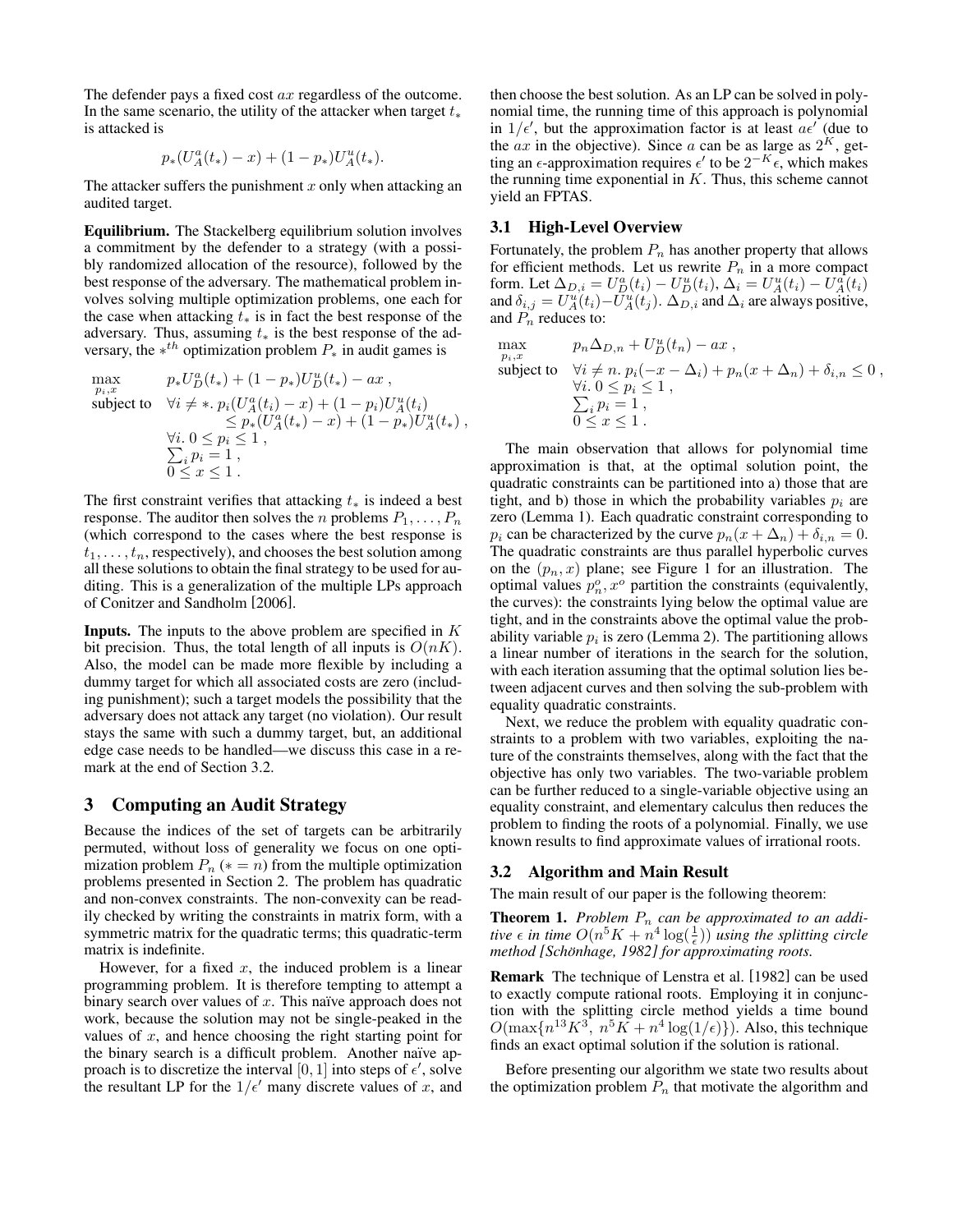

Figure 1: The quadratic constraints are partitioned into those below  $(p_n^o, x^o)$  that are tight (dashed curves), and those above  $(p_n^o, x^o)$  where  $p_i = 0$  (dotted curves).

are also used in the correctness analysis. The proof of the first lemma is omitted due to lack of space.

**Lemma 1.** Let  $p_n^o, x^o$  be the optimal solution. Assume  $x^o >$ 0 and  $p_n^o < 1$ . Then, at  $p_n^o, x^o$ , for all  $i \neq n$ , either  $p_i = 0$ *or*  $p_n^o(x^o + \Delta_n) + \delta_{i,n} = p_i(x^o + \Delta_i)$ , *i.e., the i*<sup>th</sup> *quadratic constraint is tight.*

**Lemma 2.** Assume  $x^{\circ} > 0$  and  $p_n^{\circ} < 1$ . Let  $p_n^{\circ}(x^{\circ} + \Delta_n)$  +  $\delta = 0$ *. If for some i,*  $\delta_{i,n} < \delta$  *then*  $p_i = 0$ *. If for some i,*  $\delta_{i,n} > \delta$  *then*  $p_n^o(x^o + \Delta_n) + \delta_{i,n} = p_i(x^o + \Delta_i)$ *. If for some*  $i, \delta_{i,n} = \delta$  then  $p_i = 0$  and  $p_n^o(x^o + \Delta_n) + \delta_{i,n} = p_i(x^o + \Delta_i)$ .

*Proof.* The quadratic constraint for  $p_i$  is  $p_n^o(x^o + \Delta_n) + \delta_{i,n} \leq$  $p_i(x^o + \Delta_i)$ . By Lemma 1, either  $p_i = 0$  or the constraint is tight. If  $p_n^o(x^o + \Delta_n) + \delta_{i,n} < 0$ , then, since  $p_i \ge 0$  and  $x^o + \Delta_i \ge 0$ , the constraint cannot be tight. Hence,  $p_i = 0$ . If  $p_n^o(x^o + \Delta_n) + \delta_{i,n} > 0$ , then,  $p_i \neq 0$  or else with  $p_i = 0$  the constraint is not satisfied. Hence the constraint is tight. The last case with  $p_n^o(x^o + \Delta_n) + \delta_{i,n} = 0$  is trivial.  $\Box$ 

From Lemma 2, if  $p_n^o, x^o$  lies in the region between the adjacent hyperbolas given by  $p_n^o(x^o + \Delta_n) + \delta_{i,n} = 0$  and  $p_n^{\circ}(x^o + \Delta_n) + \delta_{j,n} = 0$  (and  $0 < x^o \le 1$  and  $0 \le p_n^o < 1$ ), then  $\delta_{i,n} \leq 0$  and  $p_i \geq 0$  and for the  $k^{th}$  quadratic constraint with  $\delta_{k,n} < \delta_{i,n}$ ,  $p_k = 0$  and for the  $j^{th}$  quadratic constraint with  $\delta_{j,n} > \delta_{i,n}, p_j \neq 0$  and the constraint is tight.

These insights lead to Algorithm 1. After handling the case of  $x = 0$  and  $p_n = 1$  separately, the algorithm sorts the  $\delta$ 's to get  $\delta_{(1),n}, \ldots, \delta_{(n-1),n}$  in ascending order. Then, it iterates over the sorted  $\delta$ 's until a non-negative  $\delta$  is reached, assuming the corresponding  $p_i$ 's to be zero and the other quadratic constraints to be equalities, and using the subroutine EQ OPT to solve the induced sub-problem. For ease of exposition we assume  $\delta$ 's to be distinct, but the extension to repeated  $\delta$ 's is quite natural and does not require any new results. The subproblem for the  $i^{th}$  iteration is given by the problem  $Q_{n,i}$ :

$$
\max_{x, p_{(1)}, \dots, p_{(i)}, p_n} \quad p_n \Delta_{D,n} - ax ,
$$
\nsubject to\n
$$
p_n(x + \Delta_n) + \delta_{(i), n} \ge 0 ,
$$
\n
$$
\text{if } i \ge 2 \text{ then } p_n(x + \Delta_n) + \delta_{(i-1), n} < 0 ,
$$
\n
$$
\forall j \ge i. \ p_n(x + \Delta_n) + \delta_{(j), n} = p_{(j)}(x + \Delta_j) ,
$$
\n
$$
\forall j > i. \ 0 < p_{(j)} \le 1 ,
$$
\n
$$
0 \le p_{(i)} \le 1 ,
$$
\n
$$
\sum_{k=i}^{n-1} p_{(k)} = 1 - p_n ,
$$
\n
$$
0 \le p_n < 1 ,
$$
\n
$$
0 < x \le 1 .
$$

The best (maximum) solution from all the sub-problems (including  $x = 0$  and  $p_n = 1$ ) is chosen as the final answer.

Lemma 3. Assuming EQ<sub>-OPT</sub> produces an  $\epsilon$ -additive ap*proximate objective value, Algorithm 1 finds an -additive approximate objective of optimization problem* Pn*.*

The proof is omitted due to space constraints.

#### Algorithm 1: APX\_SOLVE $(\epsilon, P_n)$

 $l \leftarrow prec(\epsilon, n, K)$ , where *prec* is defined after Lemma 7 Sort  $\delta$ 's in ascending order to get  $\delta_{(1),n},\ldots,\delta_{(n-1),n}$ , with corresponding variables  $p_{(1)}, \ldots, p_{(n-1)}$  and quadratic constraints  $C_{(1)}, \ldots, C_{(n-1)}$ Solve the LP problem for the two cases when  $x = 0$  and  $p_n = 1$  respectively. Let the solution be  $(S^0, p_{(1)}^0, \ldots, p_{(n-1)}^0, p_n^0, x^0 \text{ and }$  $S^{-1}, p_{(1)}^{-1}, \ldots, p_{(n-1)}^{-1}, p_n^{-1}, x^{-1}$  respectively. for  $i \leftarrow 1$  to  $n - 1$  do if  $\delta_{(i),n} \leq 0$   $\vee$   $(\delta_{(i),n} > 0 \wedge \delta_{(i-1),n} < 0)$  then  $p_{(j)} \leftarrow 0$  for  $j < i$ . Set constraints  $C_{(i)}, \ldots, C_{(n-1)}$  to be equalities.  $S^{i}, p_{(1)}^{i}, \ldots, p_{(n-1)}^{i}, p_{n}^{i}, x^{i} \leftarrow \textsf{EQ\_OPT}(i, l)$ else  $S^i \leftarrow -\infty$  $f \leftarrow \arg \max_i \{S^{-1}, S^0, S^1, \dots, S^i, \dots, S^{n-1}\}$  $p_1^f, \ldots, p_{n-1}^f \leftarrow \text{Unsort}\ p_{(1)}^f, \ldots, p_{(n)}^f$  $(n-1)$ return  $p_1^f,\ldots,p_n^f,x^f$ 

EQ OPT solves a two-variable problem  $R_{n,i}$  instead of  $Q_{n,i}$ . The problem  $R_{n,i}$  is defined as follows:

$$
\begin{array}{l} \displaystyle \max_{x,p_n}\;\; p_n\Delta_{D,n}-ax\;,\\ \mbox{subject to}\\ \displaystyle p_n(x+\Delta_n)+\delta_{(i),n}\geq 0\;,\\ \displaystyle \text{if}\; i\geq 2\;\text{then}\; p_n(x+\Delta_n)+\delta_{(i-1),n}<0\;,\\ \displaystyle p_n\left(1+\sum_{j:i\leq j\leq n-1}\frac{x+\Delta_n}{x+\Delta_{(j)}}\right)=1-\sum_{j:i\leq j\leq n-1}\frac{\delta_{(j),n}}{x+\Delta_{(j)}}\;,\\ \ 0\leq p_n<1\;,\\ \displaystyle 0
$$

The following result justifies solving  $R_{n,i}$  instead of  $Q_{n,i}$ . **Lemma 4.**  $Q_{n,i}$  *and*  $R_{n,i}$  *are equivalent for all i.*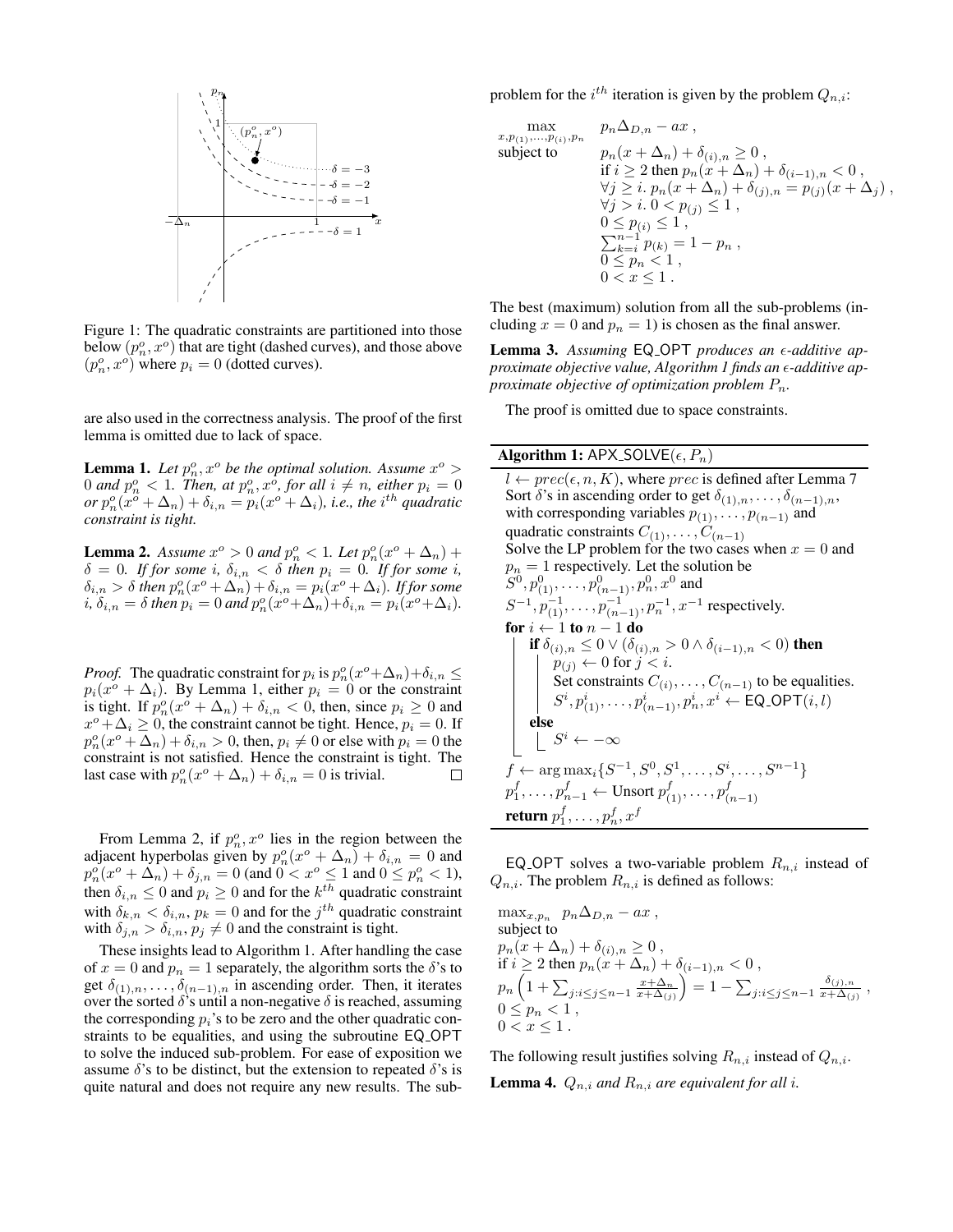*Proof.* Since the objectives of both problems are identical, we prove that the feasible regions for the variables in the objective  $(p_n, x)$  are identical. Assume  $p_n, x, p_{(i)}, \ldots, p_{(n-1)}$ is feasible in  $Q_{n,i}$ . The first two constraints are the same in  $Q_{n,i}$  and  $R_{n,i}$ . Divide each equality quadratic constraint corresponding to non-zero  $p_{(j)}$  by  $x + \Delta_{(j)}$ . Add all such constraints to get:

$$
-\sum_{j:1 \le j \le i} p_{(j)} + p_n \left( \sum_{j:1 \le j \le i} \frac{x + \Delta_n}{x + \Delta_{(j)}} \right) + \sum_{j:1 \le j \le i} \frac{\delta_{(j),n}}{x + \Delta_{(j)}} = 0
$$

Then, since  $\sum_{k:1 \leq k \leq i} p_{(k)} = 1 - p_n$  we get

$$
p_n\left(1+\sum_{j:i\leq j\leq n-1}\frac{x+\Delta_n}{x+\Delta_{(j)}}\right)=1-\sum_{j:i\leq j\leq n-1}\frac{\delta_{(j),n}}{x+\Delta_{(j)}}.
$$

The last two constraints are the same in  $Q_{n,i}$  and  $R_{n,i}$ .

Next, assume  $p_n, x$  is feasible in  $R_{n,i}$ . Choose

$$
p_{(j)} = p_n \left( \frac{x + \Delta_n}{x + \Delta_{(j)}} \right) + \frac{\delta_{(j),n}}{x + \Delta_{(j)}}
$$

.

,

Since  $p_n(x + \Delta_n) + \delta_{(i),n} \ge 0$ , we have  $p_{(i)} \ge 0$ , and since  $p_n(x + \Delta_n) + \delta_{(j),n} > 0$  for  $j > i$  ( $\delta$ 's are distinct) we have  $p_{(j)} > 0$ . Also,

$$
\sum_{j=i}^{n-1} p_{(j)} = p_n \left( \sum_{j:i \le j \le n-1} \frac{x + \Delta_n}{x + \Delta_{(j)}} \right) + \sum_{j:i \le j \le n-1} \frac{\delta_{(j),n}}{x + \Delta_{(j)}}
$$

which by the third constraint of  $R_{n,i}$  is  $1 - p_n$ . This implies  $p_{(j)} \leq 1$ . Thus,  $p_n, x, p_{(i)}, \ldots, p_{(n-1)}$  is feasible in  $Q_{n,i}$ .  $\Box$ 

The equality constraint in  $R_{n,i}$ , which forms a curve  $K_i$ , allows substituting  $p_n$  with a function  $F_i(x)$  of the form  $f(x)/g(x)$ . Then, the steps in EQ\_OPT involve taking the derivative of the objective  $f(x)/g(x)$  and finding those roots of the derivative that ensure that x and  $p_n$  satisfy all the constraints. The points with zero derivative are however local maxima only. To find the global maxima, other values of  $x$  of interest are where the curve  $K_i$  intersects the *closed* boundary of the region defined by the constraints. Only the closed boundaries are of interest, as maxima (rather suprema) attained on open boundaries are limit points that are not contained in the constraint region. However, such points are covered in the other optimization problems, as shown below.

The limit point on the open boundary  $p_n(x + \Delta_n)$  +  $\delta_{(i-1),n} < 0$  is given by the roots of  $F_i(x) + \frac{\delta_{(i-1),n}}{x + \Delta_n}$ . This point is the same as the point considered on the closed boundary  $p_n(x + \Delta_n) + \delta_{(i-1),n} \geq 0$  in problem  $R_{n,i-1}$  given by roots of  $F_{i-1}(x) + \frac{\delta_{(i-1),n}}{x + \Delta_n}$ , since  $F_{i-1}(x) = F_i(x)$  when  $p_n(x+\Delta_n)+\delta_{(i-1),n}=0$ . Also, the other cases when  $x=0$ and  $p_n = 1$  are covered by the LP solved at the beginning of Algorithm 1.

The closed boundary in  $R_{n,i}$  are obtained from the constraint  $p_n(x + \Delta_n) + \delta_{(i),n} \geq 0, 0 \leq p_n$  and  $x \leq 1$ . The value x of the intersection of  $p_n(x + \Delta_n) + \delta_{(i),n} = 0$  and

# Algorithm 2:  $EQ$ -OPT $(i, l)$ Define  $F_i(x) = \frac{1 - \sum_{j:1 \le j \le i-1} \frac{\delta_{j,n}}{x + \Delta_j}}{\frac{1}{x + \Delta_n}}$  $\frac{x+\Delta_n}{1+\sum_{j:1\leq j\leq i-1} \frac{x+\Delta_n}{x+\Delta_j}}$ Define  $feas(x) = \begin{cases} true & (x, F_i(x)) \text{ is feasible for } R_{n,i} \\ s & (1, 1) \end{cases}$  $false$  otherwise Find polynomials f, g such that  $\frac{f(x)}{g(x)} = F_i(x) \Delta_{D,n} - ax$  $h(x) \leftarrow g(x)f'(x) - f(x)g'(x)$  ${r_1, \ldots, r_s} \leftarrow \text{ROOTS}(\tilde{h}(x), l)$  ${r_{s+1}, \ldots, r_t} \leftarrow \text{ROOTS}(F_i(x) + \frac{\delta_{(i),n}}{x + \Delta_n}, l)$  ${r_{t+1}, \ldots, r_u} \leftarrow \text{ROOTS}(F_i(x), l)$  $r_{u+1} \leftarrow 1$ for  $k \leftarrow 1$  to  $u + 1$  do if  $feas(r_k)$  then  $O_k \leftarrow \frac{f(r_k)}{g(r_k)}$ else if  $feas(r_k-2^{-l})$  then  $O_k \leftarrow \frac{f(r_k-2^{-l})}{g(r_k-2^{-l})}; r_k \leftarrow r_k-2^{-l}$ else if  $feas(r_k+2^{-l})$  then  $O_k \leftarrow \frac{f(r_k+2^{-l})}{g(r_k+2^{-l})}; r_k \leftarrow r_k+2^{-l}$ else  $O_k \leftarrow -\infty$  $b \leftarrow \arg \max_k \{O_1, \ldots, O_k, \ldots, O_{u+1}\}$  $p_{(i)} \leftarrow 0$  for  $j < i$  $p_{(j)} \leftarrow \frac{p_n(r_b + \Delta_n) + \delta_{(j),n}}{n}$  $\frac{1}{r_b + \Delta_{(j)}}$  for  $j \in \{i, ..., n-1\}$ return  $O_b, p_{(1)}, \ldots, p_{(n-1)}, p_n, r_b$

 $K_i$  is given by the roots of  $F_i(x) + \frac{\delta_{(i),n}}{x + \Delta_n} = 0$ . The value x of the intersection of  $p_n = 0$  and  $K_i$  is given by roots of  $F_i(x) = 0$ . The value x of the intersection of  $x = 1$  and  $K_i$ is simply  $x = 1$ . Additionally, as checked in EQ\_OPT, all these intersection points must lie with the constraint regions defined in  $Q_{n,i}$ .

The optimal  $x$  is then the value among all the points of interest stated above that yields the maximum value for  $\frac{f(x)}{g(x)}$ . Algorithm 2 describes EQ OPT, which employs a root finding subroutine ROOTS. Algorithm 2 also takes care of approximate results returned by the ROOTS. As a result of the  $2^{-l}$  approximation in the value of x, the computed x and  $p_n$ can lie outside the constraint region when the actual x and  $p_n$ are very near the boundary of the region. Thus, we check for containment in the constraint region for points  $x \pm 2^{-l}$  and accept the point if the check passes.

Remark (dummy target): As discussed in Section 2, we allow for a dummy target with all costs zero. Let this target be  $t_0$ . For *n* not representing 0, there is an extra quadratic constraint given by  $p_0(-x_0 - \Delta_0) + p_n(x + \Delta_n) + \delta_{0,n} \leq 0$ , but, as  $x_0$  and  $\Delta_0$  are 0 the constraint is just  $p_n(x+\Delta_n)+\delta_{0,n} \leq$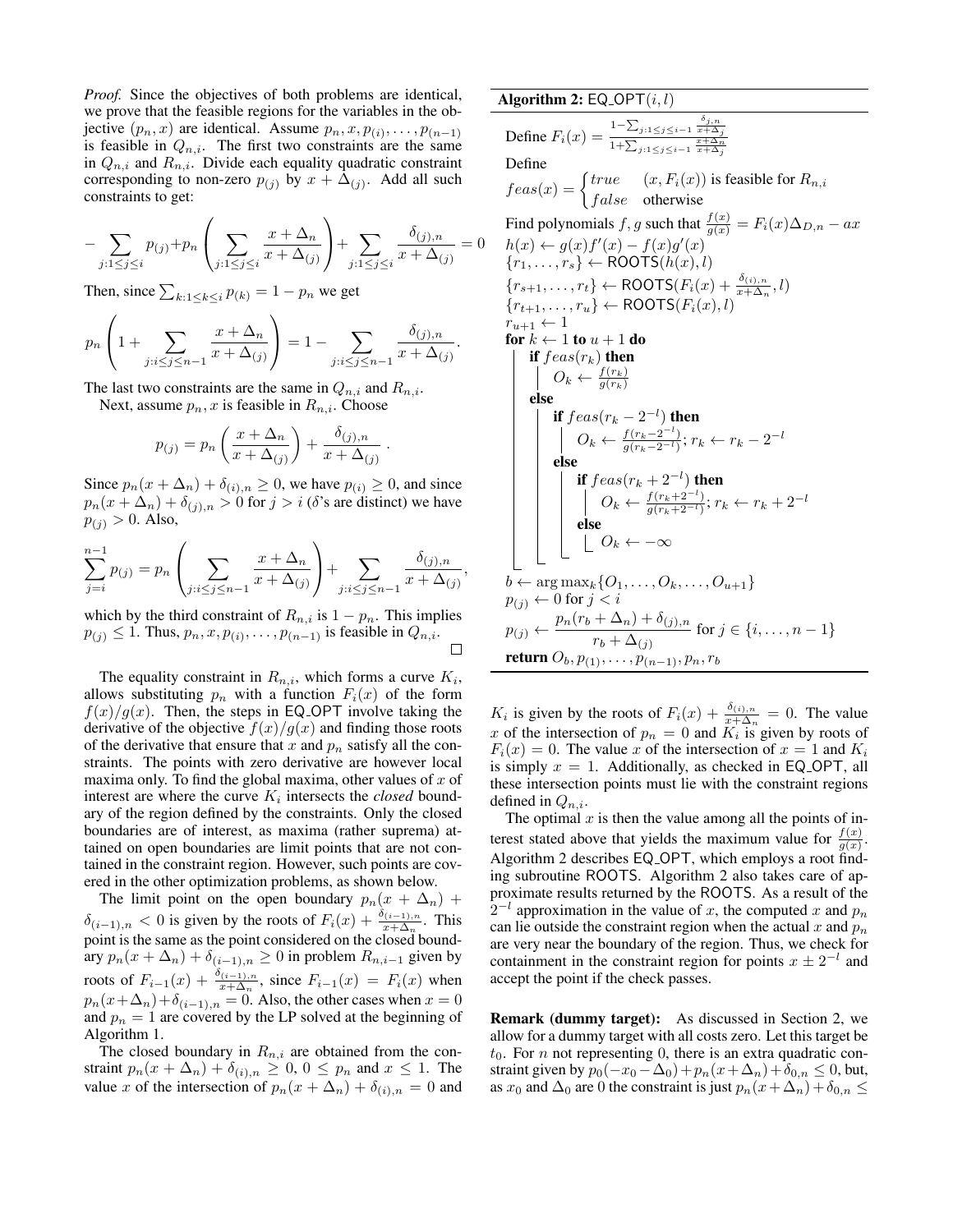0. When *n* represents 0, then the  $i^{th}$  quadratic constraint is  $p_i(-x - \Delta_i) + \delta_{i,0} \leq 0$ , and the objective is independent of  $p_n$  as  $\Delta_{D,n} = 0$ . We first claim that  $p_0 = 0$  at any optimal solution. The proof is provided in Lemma 9 in Appendix. Thus, Lemma 1 and 2 continue to hold for  $i = 1$  to  $n - 1$ with the additional restriction that  $p_n^o(x^o + \Delta_n) + \delta_{0,n} \leq 0$ .

Thus, when  $n$  does not represent 0, Algorithm 1 runs with the the additional check  $\delta_{(i),n} < \delta_{0,n}$  in the if condition inside the loop. Algorithm 2 stays the same, except the additional constraint that  $p_0 = 0$ . The other lemmas and the final results stay the same. When  $n$  represents 0, then  $x$  needs to be the smallest possible, and the problem can be solved analytically.

#### 3.3 Analysis

Before analyzing the algorithm's approximation guarantee we need a few results that we state below.

Lemma 5. *The maximum bit precision of any coefficient of the polynomials given as input to* ROOTS *is*  $2n(K + 1.5)$  +  $log(n)$ .

*Proof.* The maximum bit precision will be obtained in  $g(x) f'(x) - f(x)g'(x)$ . Consider the worst case when  $i = 1$ . Then,  $f(x)$  is of degree n and  $g(x)$  of degree  $n-1$ . Therefore, the bit precision of  $f(x)$  and  $g(x)$  is upper bounded by  $nK + \log(\binom{n}{n/2})$ , where  $nK$  comes from multiplying n Kbit numbers and  $log(\binom{n}{n/2})$  arises from the maximum number of terms summed in forming any coefficient. Thus, using the fact that  $\binom{n}{n/2} \leq (2e)^{n/2}$  the upper bound is approximately  $n(K+1.5)$ . We conclude that the bit precision of  $g(x)f'(x)$  –  $f(x)g'(x)$  is upper bounded by  $2n(\tilde{K}+1.5) + \log(n)$ .  $\Box$ 

We can now use Cauchy's result on bounds on root of polynomials to obtain a lower bound for  $x$ . Cauchy's bound states that given a polynomial  $a_n x^n + \ldots + a_0$ , any root x satisfies

$$
|x| > 1/(1 + \max\{|a_n|/|a_0|, \ldots, |a_1|/|a_0|\})
$$
.

Using Lemma 5 it can be concluded that any root returned by ROOTS satisfies  $x > 2^{-4n(K+1.5)-2\log(n)-1}$ .

Let  $B = 2^{-4n(K+1.5)-2\log(n)-1}$ . The following lemma (whose proof is omitted due to lack of space) bounds the additive approximation error.

Lemma 6. *Assume* x *is known with an additive accuracy of*  $\epsilon$ , and  $\epsilon$  <  $B/2$ . Then the error in the computed  $F(x)$  is at *most*  $\epsilon \Psi$ *, where*  $\Psi = \frac{Y + \sqrt{Y^2 + 4X}}{2}$  and

$$
X = \min\Big\{\sum_{\substack{j:i \le j \le n-1, \\ \delta_{j,n} < 0}} \frac{|\delta_{j,n}|}{(B + \Delta_j)^2}, \sum_{\substack{j:i \le j \le n-1, \\ \delta_{j,n} > 0}} \frac{2\delta_{j,n}}{(B + \Delta_j)^2}\Big\}
$$

$$
Y = \min\Big\{\sum_{\substack{j:i \le j \le n-1, \\ \Delta_n - \Delta_j < 0}} \frac{|\Delta_n - \Delta_j|}{(B + \Delta_j)^2}, \sum_{\substack{j:i \le j \le n-1, \\ \Delta_n - \Delta_j > 0}} \frac{2(\Delta_n - \Delta_j)}{(B + \Delta_j)^2}\Big\}
$$

*Moreover,*  $\Psi$  *is of order*  $O(n2^{(8n(K+1.5)+4\log(n)+K})$ *.* 

We are finally ready to establish the approximation guarantee of our algorithm.

**Lemma 7.** Algorithm 1 solves problem  $P_n$  with additive ap*proximation term*  $\epsilon$  *if* 

$$
l > \max\{1 + \log(\frac{\Delta_{D,n}\Psi + a}{\epsilon}), 4n(K + 1.5) + 2\log(n) + 3\}.
$$

Also, as  $\log(\frac{\Delta_{D,n}\Psi+a}{\epsilon}) = O(nK + \log(\frac{1}{\epsilon}))$ , *l is of order*  $O(nK + \log(\frac{1}{\epsilon}))$ .

*Proof.* The computed value of x can be at most  $2 \cdot 2^{-l}$  far from the actual value. The additional factor of 2 arises due to the boundary check in EQ OPT. Then using Lemma 6, the maximum total additive approximation is  $2 \cdot 2^{-l} \Delta_{D,n} \Psi +$  $2 \cdot 2^{-l}a$ . For this to be less than  $\epsilon, l > 1 + \log(\frac{\Delta_{D,n} \Psi + a}{\epsilon})$ . The other term in the max above arises from the condition  $\epsilon < B/2$  (this  $\epsilon$  represents  $2 \cdot 2^{-l}$ ) in Lemma 6.  $\Box$ 

Observe that the upper bound on  $\psi$  is only in terms of n and K. Thus, we can express l as a function of  $\epsilon$ , n and K  $l = prec(\epsilon, n, K).$ 

We still need to analyze the running time of the algorithm. First, we briefly discuss the known algorithms that we use and their corresponding running-time guarantees. Linear programming can be done in polynomial time using Karmakar's algorithm [Karmarkar, 1984] with a time bound of  $O(n^{3.5}L)$ , where  $L$  is the length of all inputs.

The splitting circle scheme to find roots of a polynomial combines many varied techniques. The core of the algorithm yields linear polynomials  $L_i = a_i x + b_i$  (a, b can be complex) such that the norm of the difference of the actual polynomial P and the product  $\prod_i L_i$  is less than  $2^{-s}$ , i.e.,  $\left| P - \prod_i L_i \right| < 2^{-s}$ . The norm considered is the sum of absolute values of the coefficient. The running time of the algorithm is  $O(n^3 \log n + n^2 s)$  in a pointer based Turing machine. By choosing  $s = \theta(nl)$  and choosing the real part of those complex roots that have imaginary value less than  $2^{-l}$ , it is possible to obtain approximations to the real roots of the polynomial with l bit precision in time  $O(n^3 \log n + n^3 l)$ . The above method may yield real values that lie near complex roots. However, such values will be eliminated in taking the maximum of the objective over all real roots, if they do not lie near a real root.

With these properties, we can state the following lemma.

Lemma 8. *The running time of Algorithm 1 with input approximation parameter*  $\epsilon$  *and inputs of*  $K$  *bit precision is* bounded by  $\hat{O}(n^5K + n^4\log(\frac{1}{\epsilon}))$ . Using LLL yields the run*ning time*  $O(\max\{n^{13}K^3, n^5K + n^4\log(\frac{1}{\epsilon})\})$ 

*Proof.* The length of all inputs is  $O(nK)$ , where K is the bit precision of each constant. The linear programs can be computed in time  $O(n^{4.5}K)$ . The loop in Algorithm 1 runs less than  $n$  times and calls EQ OPT. In EQ OPT, the computation happens in calls to ROOTS and evaluation of the polynomial for each root found. ROOTS is called three times with a polynomial of degree less than  $2n$  and coefficient bit precision less than  $2n(K + 1.5) + \log(n)$ . Thus, the total number of roots found is less than 6n and the precision of roots is *l* bits. By Horner's method [Horner, 1819], polynomial evaluation can be done in the following simple manner: given a polynomial  $a_n x^n + \ldots + a_0$  to be evaluated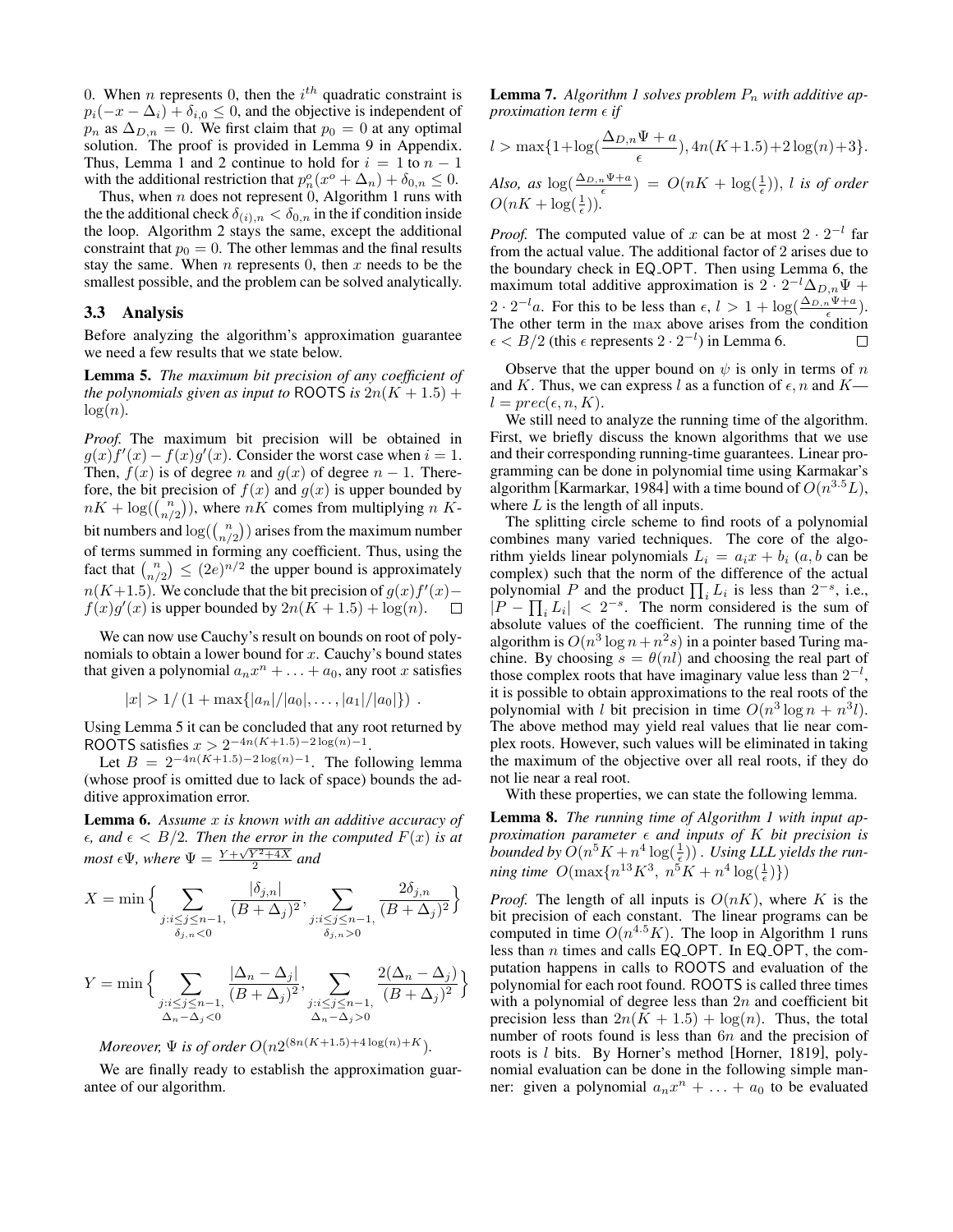at  $x_0$  computing the following values yields the answer as  $b_0, b_n = a_n, b_{n-1} = a_{n-1} + b_n x_0, \ldots, b_0 = a_0 + b_1 x_0.$ From Lemma 7 we get  $l \geq 2n(K + 1.5) + \log(n)$ , thus,  $b_i$ is approximately  $(n + 1 - i)l$  bits, and each computation involves multiplying two numbers with less than  $(n + 1 - i)l$ bits each. We assume a pointer-based machine, thus multiplication is linear in number of bits. Hence the total time required for polynomial evaluation is  $O(n^2l)$ . The total time spent in all polynomial evaluation is  $O(n^3l)$ . The splitting circle method takes time  $O(n^3 \log n + n^3 l)$ . Using Lemma 7 we get  $O(n^4K + n^3 \log(\frac{1}{\epsilon}))$  as the running time of EQ\_OPT. Thus, the total time is  $O(n^5K + n^4 \log(\frac{1}{\epsilon}))$ .

When using LLL, the time in ROOTS in dominated by LLL. The time for LLL is given by  $O(n^{12} + n^9(\log n +$  $(nK)^3$ ), which is  $O(n^{12}K^3)$ . Thus, the overall the time is bounded by  $O(\max\{n^{13}K^3, n^4l)$ , which using Lemma 7 is  $O(\max\{n^{13}K^3, n^5K + n^4\log(\frac{1}{\epsilon})\}).$ 

## 4 Discussion

We have introduced a novel model of audit games that we believe to be compelling and realistic. Modulo the punishment parameter our setting reduces to the simplest model of security games. However, the security game framework is in general much more expressive. The model [Kiekintveld *et al.*, 2009] includes a defender that controls multiple security resources, where each resource can be assigned to one of several *schedules*, which are subsets of targets. For example, a security camera pointed in a specific direction monitors all targets in its field of view. As audit games are also applicable in the context of prevention, the notion of schedules is also relevant for audit games. Other extensions of security games are relevant to both prevention and detection scenarios, including an adversary that attacks multiple targets [Korzhyk *et al.*, 2011], and a defender with a budget [Bhattacharya *et al.*, 2011]. Each such extension raises difficult algorithmic questions.

Ultimately, we view our work as a first step toward a computationally feasible model of audit games. We envision a vigorous interaction between AI researchers and security and privacy researchers, which can quickly lead to deployed applications, especially given the encouraging precedent set by the deployment of security games algorithms [Tambe, 2011].

#### References

- [Becker, 1968] Gary S. Becker. Crime and punishment: An economic approach. *Journal of Political Economy*, 76:169, 1968.
- [Bhattacharya *et al.*, 2011] Sayan Bhattacharya, Vincent Conitzer, and Kamesh Munagala. Approximation algorithm for security games with costly resources. In *Proceedings of the 7th international conference on Internet and Network Economics*, WINE'11, pages 13–24, Berlin, Heidelberg, 2011. Springer-Verlag.
- [Blocki *et al.*, 2012] Jeremiah Blocki, Nicolas Christin, Anupam Datta, and Arunesh Sinha. Audit mechanisms for provable risk management and accountable data governance. In *GameSec*, 2012.
- [Bodik *et al.*, 2010] Peter Bodik, Moises Goldszmidt, Armando Fox, Dawn B. Woodard, and Hans Andersen. Fingerprinting the datacenter: automated classification of performance crises. In *Proceedings of the 5th European conference on Computer systems*, EuroSys '10, 2010.
- [Conitzer and Sandholm, 2006] Vincent Conitzer and Tuomas Sandholm. Computing the optimal strategy to commit to. In *ACM Conference on Electronic Commerce*, 2006.
- [Garg *et al.*, 2011] Deepak Garg, Limin Jia, and Anupam Datta. Policy auditing over incomplete logs: theory, implementation and applications. In *ACM Conference on Computer and Communications Security*, 2011.
- [Horner, 1819] W. G. Horner. A new method of solving numerical equations of all orders, by continuous approximation. *Philosophical Transactions of the Royal Society of London*, 109:308–335, 1819.
- [Karmarkar, 1984] Narendra Karmarkar. A new polynomialtime algorithm for linear programming. In *STOC*, 1984.
- [Kiekintveld *et al.*, 2009] Christopher Kiekintveld, Manish Jain, Jason Tsai, James Pita, Fernando Ordóñez, and Milind Tambe. Computing optimal randomized resource allocations for massive security games. In *Proceed*allocations for massive security games. *ings of The 8th International Conference on Autonomous Agents and Multiagent Systems - Volume 1*, AAMAS '09, pages 689–696. International Foundation for Autonomous Agents and Multiagent Systems, 2009.
- [Korzhyk *et al.*, 2010] Dmytro Korzhyk, Vincent Conitzer, and Ronald Parr. Complexity of computing optimal stackelberg strategies in security resource allocation games. In *AAAI*, 2010.
- [Korzhyk et al., 2011] Dmytro Korzhyk, Vincent Conitzer, and Ronald Parr. Security games with multiple attacker resources. In *IJCAI*, pages 273–279, 2011.
- [Lenstra et al., 1982] A.K. Lenstra, H.W.jun. Lenstra, and Lászlo Lovász. Factoring polynomials with rational coefficients. *Math. Ann.*, 261:515–534, 1982.
- [Neumaier, 2004] Arnold Neumaier. Complete search in continuous global optimization and constraint satisfaction. *Acta Numerica*, 13:271–369, 2004.
- [Pita *et al.*, 2008] James Pita, Manish Jain, Fernando Ordóñez, Christopher Portway, Milind Tambe, Craig Western, Praveen Paruchuri, and Sarit Kraus. Armor security for los angeles international airport. In *AAAI*, pages 1884–1885, 2008.
- [Pita *et al.*, 2011] James Pita, Milind Tambe, Christopher Kiekintveld, Shane Cullen, and Erin Steigerwald. Guards - innovative application of game theory for national airport security. In *IJCAI*, pages 2710–2715, 2011.
- [Schönhage, 1982] A. Schönhage. The fundamental theorem of algebra in terms of computational complexity. Technical report, University of Tübingen, 1982.
- [Tambe, 2011] Milind Tambe. *Security and Game Theory: Algorithms, Deployed Systems, Lessons Learned*. Cambridge University Press, 2011.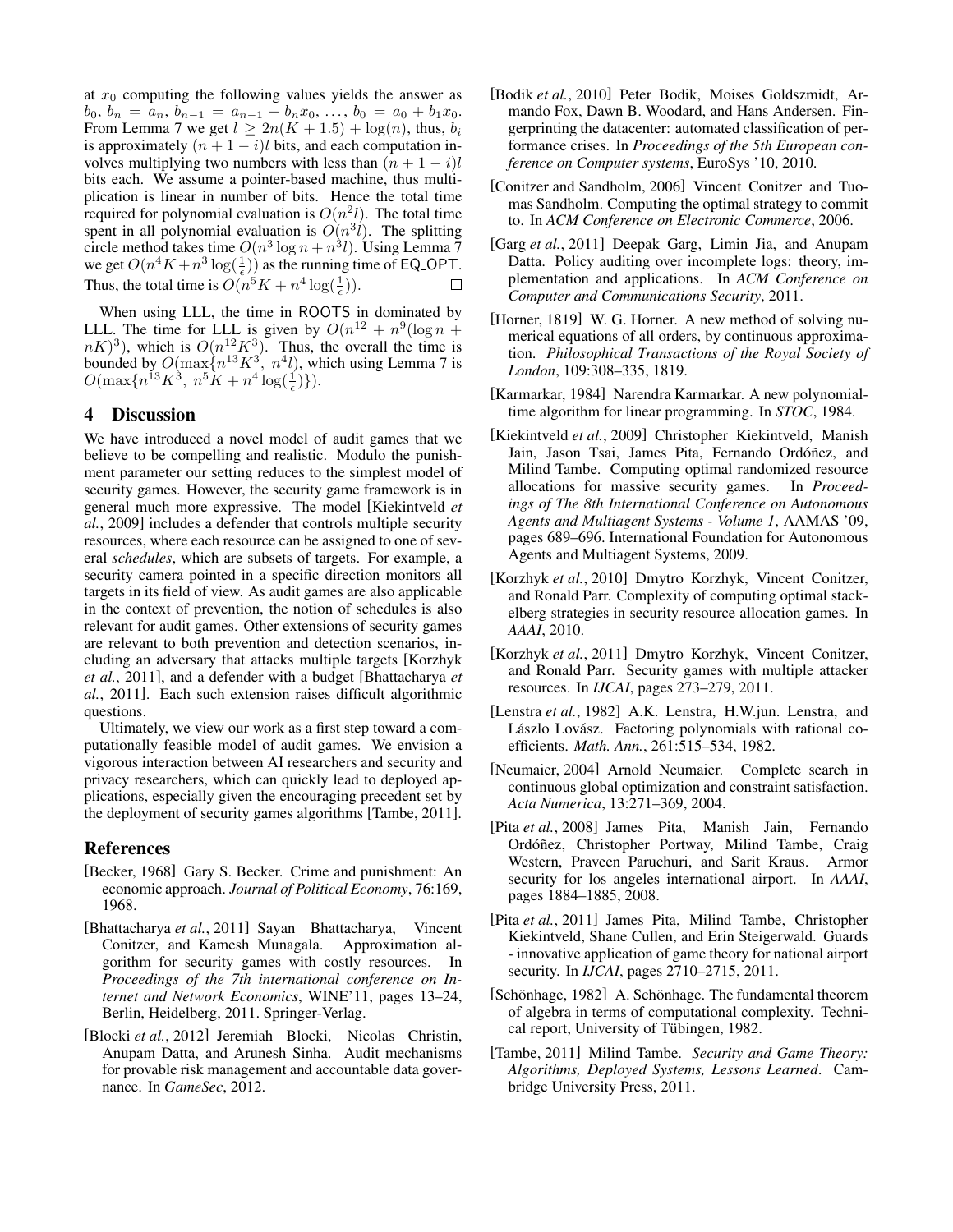- [Vaughan *et al.*, 2008] Jeffrey A. Vaughan, Limin Jia, Karl Mazurak, and Steve Zdancewic. Evidence-based audit. In *CSF*, pages 177–191, 2008.
- [von Stackelberg, 1934] H. von Stackelberg. *Marktform und Gleichgewicht. - Wien & Berlin: Springer 1934. VI, 138 S. 8*. J. Springer, 1934.
- [Zhao and Johnson, 2008] Xia Zhao and Eric Johnson. Information governance: Flexibility and control through escalation and incentives. In *WEIS*, 2008.
- [Zheng *et al.*, 2006] Alice X. Zheng, Ben Liblit, and Mayur Naik. Statistical debugging: simultaneous identification of multiple bugs. In *In ICML 06: Proceedings of the 23rd international conference on Machine learning*, pages 1105– 1112, 2006.

# A Missing proofs

*Proof of Lemma 1.* We prove the contrapositive. Assume there exists a i such that  $p_i \neq 0$  and the i<sup>th</sup> quadratic constraint is not tight. Thus, there exists an  $\epsilon > 0$  such that

$$
p_i(-x^o - \Delta_i) + p_n^o(x^o + \Delta_n) + \delta_{i,n} + \epsilon = 0.
$$

We show that it is possible to increase to  $p_n^o$  by a small amount such that all constraints are satisfied, which leads to a higher objective value, proving that  $p_n^o, x^o$  is not optimal. Remember that all  $\Delta$ 's are  $\geq 0$ , and  $x > 0$ .

We do two cases: (1) assume  $\forall l \neq n$ .  $p_n^o(x^o + \Delta_n) + \delta_{l,n} \neq$ 0. Then, first, note that  $p_n^o$  can be increased by  $\epsilon_i$  or less and and  $p_i$  can be decreased by  $\epsilon'_i$  to still satisfy the constraint, as long as

$$
\epsilon'_i(x^o + \Delta_i) + \epsilon_i(x^o + \Delta_n) \le \epsilon.
$$

It is always possible to choose such  $\epsilon_i > 0, \epsilon'_i > 0$ . Second, note that for those j's for which  $p_j = 0$  we get  $p_n^o(x^o + \Delta_n)$  +  $\delta_{j,n} \leq 0$ , and by assumption  $p_n^o(x^o + \Delta_n) + \delta_{j,n} \neq 0$ , thus,  $p_n^o(x^o + \Delta_n) + \delta_{j,n} < 0$ . Let  $\epsilon_j$  be such that  $(p_*^o + \epsilon_j)(x^o +$  $\Delta^*$ ) +  $\delta_{j,*} = 0$ , i.e.,  $p_n^o$  can be increased by  $\epsilon_j$  or less and the  $j<sup>th</sup>$  constraint will still be satisfied. Third, for those k's for which  $p_k \neq 0$ ,  $p_n^o$  can be increased by  $\epsilon_k$  or less, which must be accompanied with  $\epsilon'_k = \frac{x^o + \Delta_*}{x^o + \Delta_i} \epsilon_k$  increase in  $p_k$  in order to satisfy the  $k^{th}$  quadratic constraint.

Choose feasible  $\epsilon'_k$ 's (which fixes the choice of  $\epsilon_k$  also) such that  $\epsilon'_i - \sum_k \epsilon''_k > 0$ . Then choose an increase in  $p_i$ :  $\epsilon''_i < \epsilon'_i$  such that

$$
\epsilon_n=\epsilon_i''-\sum_k \epsilon_k'>0 \text{ and } \epsilon_n<\min\{\epsilon_i,\min_{p_j=0} \epsilon_j,\min_{p_k\neq 0} \epsilon_k\}
$$

Increase  $p_n^o$  by  $\epsilon_n$ ,  $p_k$ 's by  $\epsilon'_k$  and decrease  $p_i$  by  $\epsilon''_i$  so that the constraint  $\sum_i p_i = 1$  is still satisfied. Also, observe that choosing an increase in  $p_n^o$  that is less than any  $\epsilon_k$ , any  $\epsilon_j$ ,  $\epsilon_i$ satisfies the quadratic constraints corresponding to  $p_k$ 's,  $p_j$ 's and  $p_i$  respectively. Then, as  $\epsilon_n > 0$  we have shown that  $p_n^o$ cannot be optimal.

Next, for the case (2) if  $p_n^o(x^o + \Delta_n) + \delta_{l,n} = 0$  for some l then  $p_l = 0$ , ,  $\delta_{l,n} < 0$  and the objective becomes

$$
p_n\Delta_n-\frac{\delta_{l,n}}{p_n}-\Delta_n.
$$

Thus, increasing  $p_n$  increases the objective. Note that choosing a lower than  $x^{\circ}$  feasible value for x, results in an higher than  $p_n^o$  value for  $p_n$ . Also, the  $k^{th}$  constraint can be written as  $p_k(-x-\Delta_k)+\delta_{k,n}-\delta_{l,n}\leq 0$ . We show that it is possible to choose a feasible x lower than  $x^o$ . If for some j,  $p_j = 0$ , then  $x$  can be decreased without violating the corresponding constraint. Let  $p_t$ 's be the probabilities that are non-zero and let the number of such  $p_t$ 's be T. By assumption there is an  $i \neq l$  such that  $p_i > 0$  and

$$
p_i(-x^o - \Delta_i) + \delta_{i,n} - \delta_{l,n} + \epsilon = 0.
$$

For *i*, it is possible to decrease  $p_i$  by  $\epsilon_i$  such that  $\epsilon_i(x^{\circ} +$  $\Delta_i$ )  $\leq \epsilon/2$ , hence the constraint remains satisfied and is still non-tight.

Increase each  $p_t$  by  $\epsilon_i/T$  so that the constraint  $\sum_i p_i = 1$ is satisfied. Increasing  $p_t$  makes the  $t^{th}$  constraint becomes non-tight for sure. Then, all constraints with probabilities greater than 0 are non-tight. For each such constraint it is possible to decrease x (note  $x^{\circ} > 0$ ) without violating the constraint. Thus, we obtain a lower feasible x than  $x^o$ , hence a higher  $p_n$  than  $p_n^o$ . Thus,  $p_n^o$ ,  $x^o$  is not optimal. П

*Proof of Lemma 3.* If  $p_n^o(x^o + \Delta_n) + \delta_{i,n} \geq 0$  and  $p_n^o(x^o +$  $(\Delta_n) + \delta_{j,n} < 0$ , where  $\delta_{j,n} < \delta_{i,n}$  and  $\sharp k$ .  $\delta_{j,n} < \delta_{k,n} <$  $\delta_{i,n}$ , then the exact solution of the  $i^{th}$  subproblem will be  $p_n^o, x^o$ . Now, since  $0 < x \le 1$  and  $0 \le p_n < 1$ , there is one *i* for which  $p_n^o(x^o + \Delta_n) + \delta_{i,n} \geq 0$  and  $p_n^o(x^o +$  $\Delta_n$ ) +  $\delta_{j,n}$  < 0, and thus the solution of this sub-problem will return the maximum value. The solution of other subproblems will return a lower value as the objective is same in all sub-problems. Hence, maximum of the maximum in each iteration is the global maximum. The approximation case is then an easy extension.  $\Box$ 

*Proof of Lemma 6.*

$$
\frac{\Delta_n - \Delta_j}{x - \epsilon + \Delta_j} < \frac{\Delta_n - \Delta_j}{x + \Delta_j} \text{ if } \Delta_n - \Delta_j < 0
$$

and using the fact that  $\frac{1}{1-\epsilon} < 1 + 2\epsilon$  for  $\epsilon < 1/2$ ,

$$
\frac{\Delta_n - \Delta_j}{x - \epsilon + \Delta_j} < \frac{\Delta_n - \Delta_j}{x + \Delta_j} + 2\epsilon \frac{\Delta_n - \Delta_j}{(x + \Delta_j)^2}
$$

if  $\Delta_n - \Delta_j > 0$  and  $\frac{\epsilon}{x + \Delta_j} < 1/2$ . The latter condition is true as  $\epsilon < B/2$ . Thus,

$$
\sum_{j:i \leq j \leq n-1} \frac{\Delta_n - \Delta_j}{x - \epsilon + \Delta_j} < \sum_{j:i \leq j \leq n-1} \frac{\Delta_n - \Delta_j}{x + \Delta_j} + \sum_{j:i \leq j \leq n-1, \Delta_n - \Delta_j > 0} \frac{2\epsilon (\Delta_n - \Delta_j)}{(x + \Delta_j)^2}
$$

$$
\frac{\Delta_n - \Delta_j}{x + \epsilon + \Delta_j} < \frac{\Delta_n - \Delta_j}{x + \Delta_j} \text{ if } \Delta_n - \Delta_j > 0
$$

and using the fact that  $\frac{1}{1+\epsilon} > 1 - \epsilon$ ,

$$
\frac{\Delta_n - \Delta_j}{x + \epsilon + \Delta_j} < \frac{\Delta_n - \Delta_j}{x + \Delta_j} - \epsilon \frac{\Delta_n - \Delta_j}{(x + \Delta_j)^2}
$$